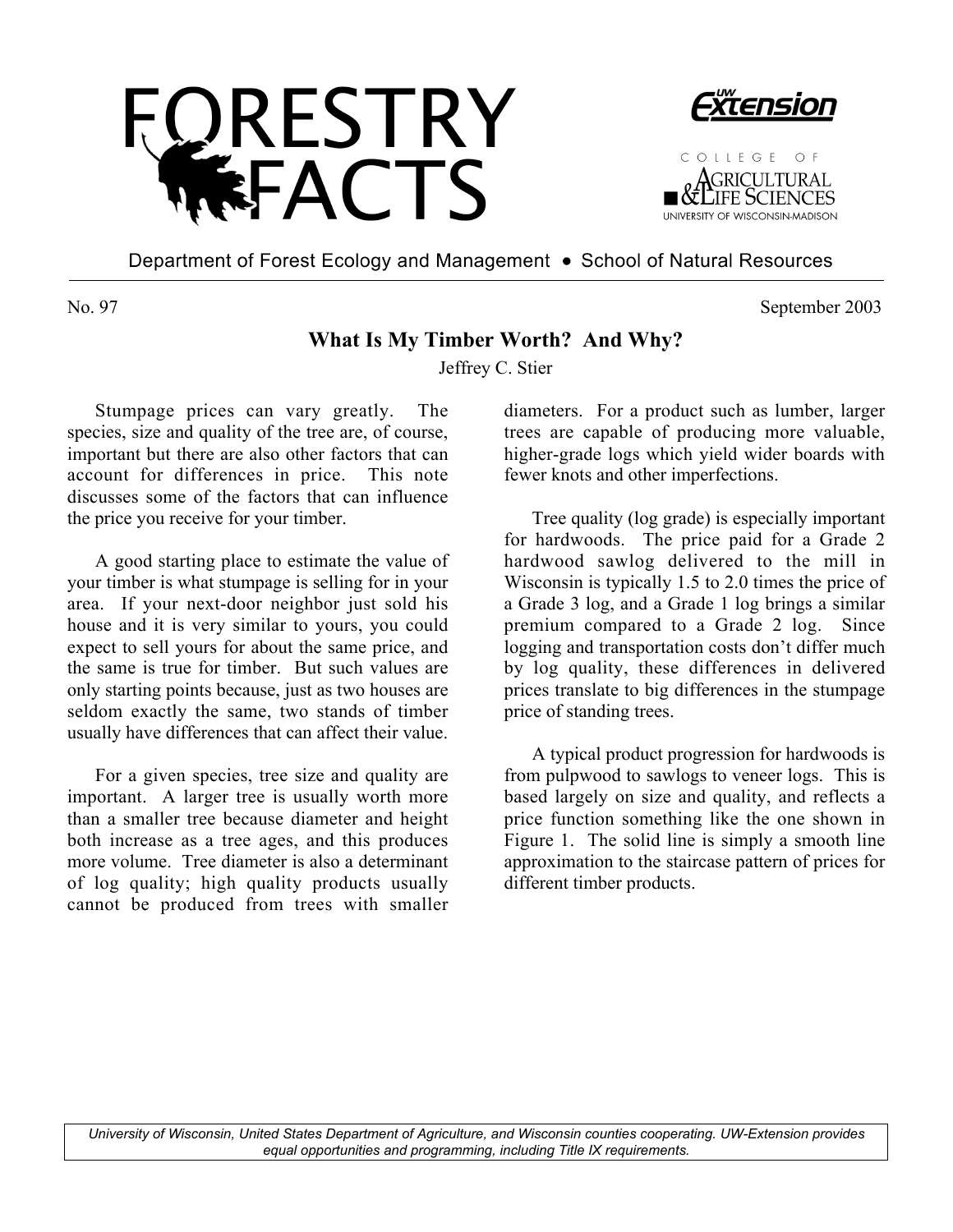

Figure 1. Generalized illustration of the pattern of stumpage prices for different diameter hardwood timber.

Most forestland owners think in terms of pulpwood and sawtimber as product objectives, but some niche market products can have higher stumpage values than these more traditional products. For example, pine utility poles and cabin logs command excellent prices; even more per unit volume than sawlogs. Not every tree will produce a cabin log or utility pole, though, so you need to consider your final product objectives early in the life of a stand, often as early as the time of stand establishment.

How much a logger can afford to pay you in stumpage value for your timber will also depend on how much the logger expects it will cost to harvest the trees and transport the products to the market. If you have a large volume of timber to be harvested, that helps the logger spread his fixed set-up costs over more trees and should be reflected in a higher price. The silvicultural system and type of harvest you employ; e. g.,

even-aged management leading to a clearcut, seed tree or shelterwood harvest versus uneven-aged management leading to single tree or group selection harvests, will also affect logging costs. The more expertise and care that is required, the more it will cost to log the stand. That's why clearcuts are usually less costly than other types of harvests.

Logging costs also depend on the operability of the stand; that is, how accessible the stand is and how difficult the terrain is to work. Building roads is expensive so it takes significant volume to justify new roads. Steep and rocky terrain will usually increase costs, as will requirements for treating slash or limitations on placement of landings. Following Best Management Practices (BMP's) will likely cost you a little in stumpage value, but following BMP's can avoid the need for expensive remedial work later so it is probably not really a cost in the longer term.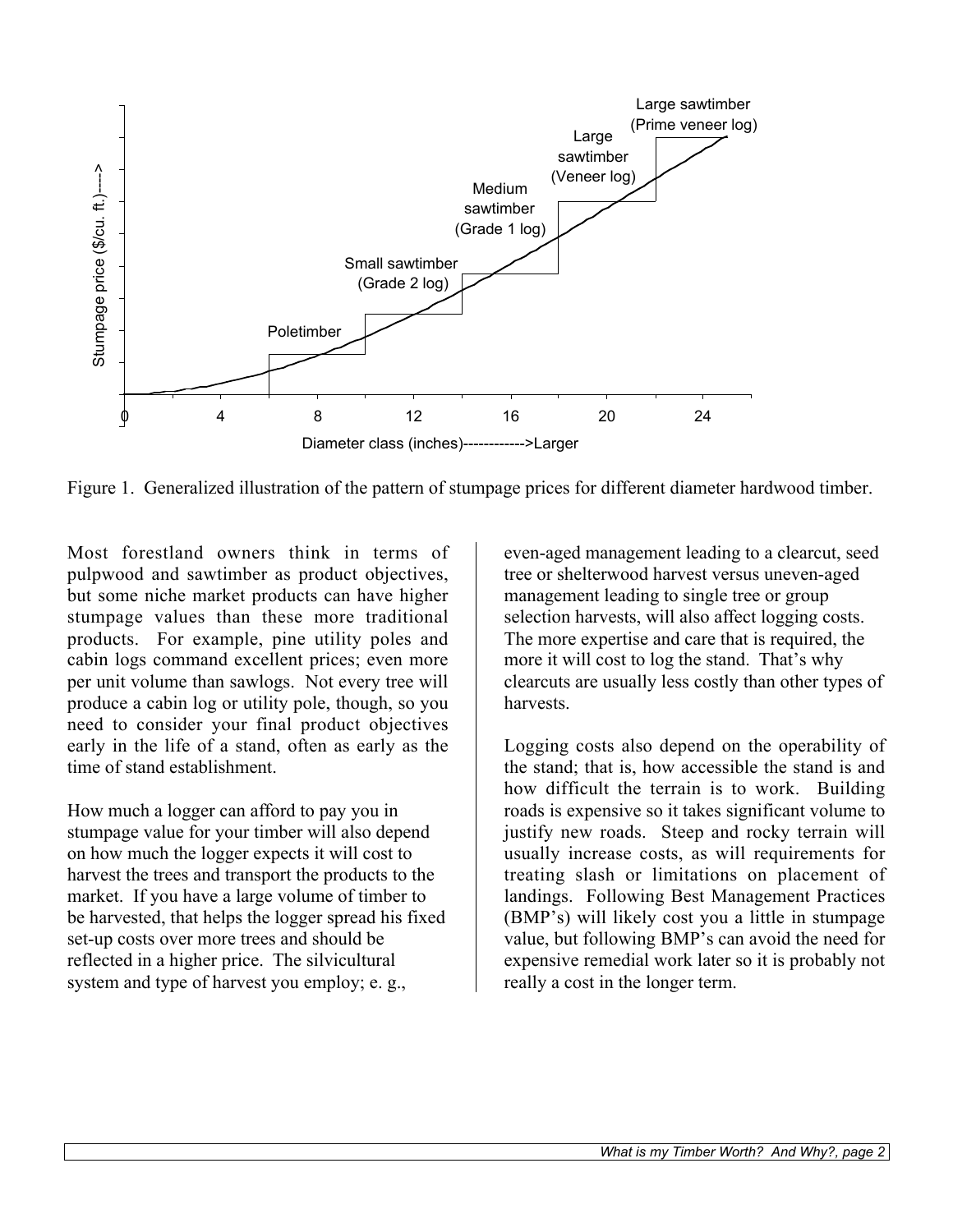Your can usually get the best price for your timber if you use the services of a professional forester and if you use a sealed bidding process to sell the timber. Studies of logging jobs have also shown that when a forester administers the sale, logging damage is reduced.

Stumpage prices also depend on the demand and supply for timber. If demand is weak or supply is abundant, stumpage prices will be low. When these conditions continue over time, price rises more slowly than other prices in the economy, and the real stumpage price declines. This situation characterized Wisconsin's aspen resource during the 1960's and 1970's. Aspen pulpwood and sawtimber stumpage prices both remained approximately constant in nominal terms (including inflation), but the general price level in the economy rose over this period, so in real terms (excluding inflation) stumpage prices declined (Figure 2). Demand increased when waferboard and oriented strand board mills opened, but even today aspen remains a relatively low value species.



Figure 2. Real (\$1982) stumpage price for Wisconsin aspen pulpwood, 1960-1979 (from Howard, 2001).

On the other hand, if demand increases faster than supply and there are not many opportunities to substitute other species, the stumpage price will rise faster than the general price level, leading to a real price increase. Stumpage prices of red and white oak sawtimber sold by the U. S. Forest

Service have risen faster than the rate of inflation since 1965 (Figure 3). This means that oak sawtimber trees have become more valuable over time compared to species like aspen that did not experience this trend.